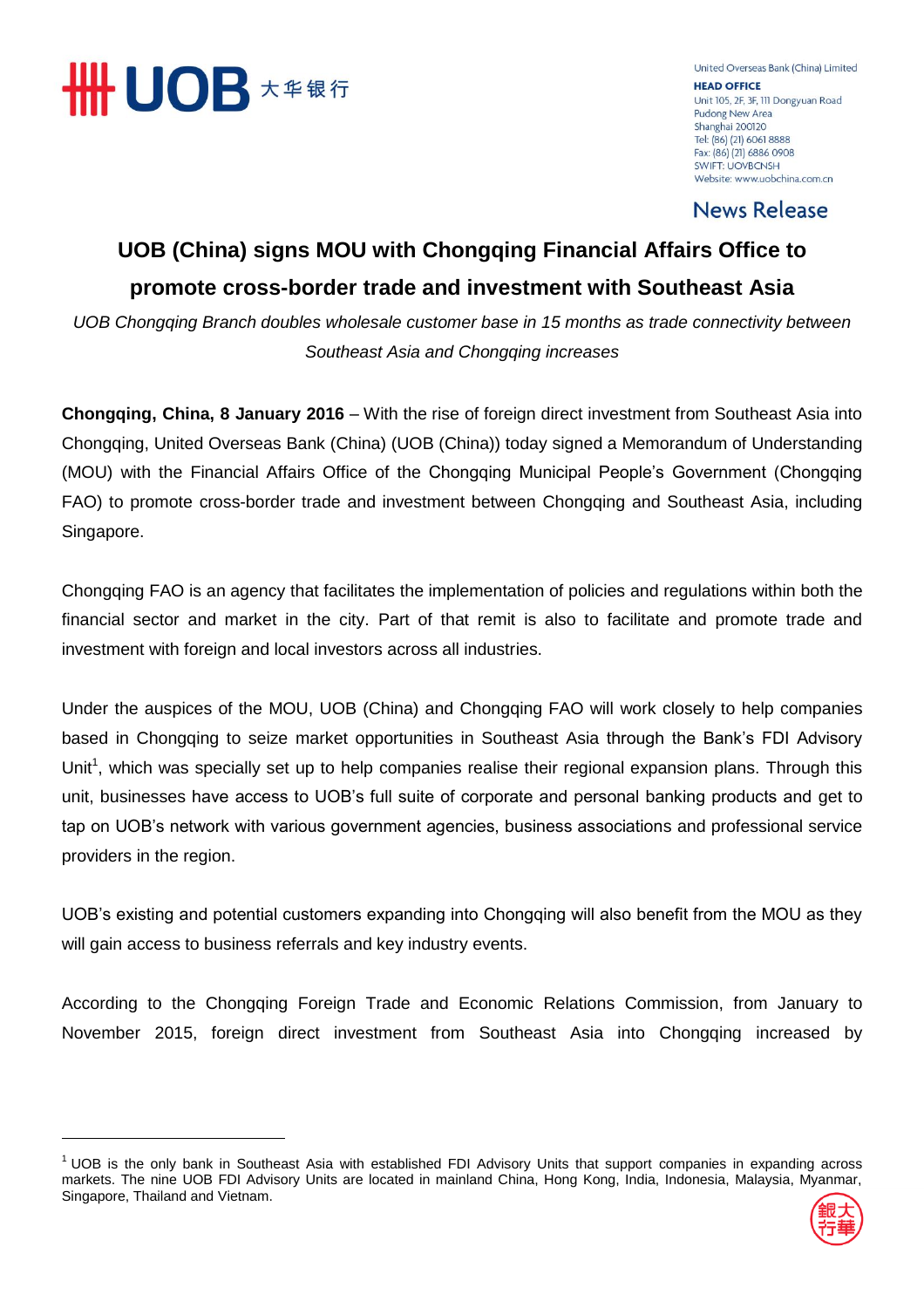

United Overseas Bank (China) Limited **HEAD OFFICE** Unit 105, 2F, 3F, 111 Dongyuan Road Pudong New Area Shanghai 200120 Tel: (86) (21) 6061 8888 Fax: (86) (21) 6886 0908 **SWIFT: UOVBCNSH** Website: www.uobchina.com.cn

## **News Release**

11.3 per cent year on year while overseas direct investment from Chongqing to Southeast Asian countries more than doubled in the same period<sup>2</sup>.

Mr Eric Lian, President and Chief Executive Officer of UOB (China), said that Chongqing will now enjoy greater links with Southeast Asia, as it is the location of Singapore and China's third government-togovernment project. Singapore will play a key role by being a gateway city for Chinese companies expanding into Southeast Asia.

He said, "Chongqing is a key city in the development of western China. We believe that it will be a major beneficiary of trade connectivity initiatives such as the One Belt One Road<sup>3</sup> aimed at increasing economic cooperation between China and its trading partners in Southeast Asia.

### **UOB Chongqing Branch doubles wholesale banking customer base, focusing on industries driving the city's economic growth**

By supporting companies' western China business expansion plans, UOB (China)'s branch in Chongqing has doubled its wholesale banking customer base since its launch in September 2014.

Mr Lian said, "The growth in our customer base came mainly from the electronics and automotive manufacturing, retail and wholesale services, and infrastructure sectors. These are some of the key industries to be developed in the Chongqing Connectivity Initiative between Singapore and China.

We expect that the demand for cross-border banking and financial solutions from these industries will continue to rise in tandem with increasing bilateral trade and investment in the region."

In addition to its branch in Chongqing, UOB (China) also has a branch in Chengdu, Sichuan to cater to the demand for financial services from businesses and affluent individuals in western China.

- Ends -

-

<sup>&</sup>lt;sup>3</sup> The One Belt One Road initiative comprises the land-based Silk Road Economic Belt that focuses on China's links with Central Asia, West Asia, the Middle East, and Europe, and the 21st Maritime Silk Road aimed at increasing collaboration with Southeast Asia, India and North Africa.



<sup>&</sup>lt;sup>2</sup> Source: Chongqing Foreign Trade and Economic Relations Commission